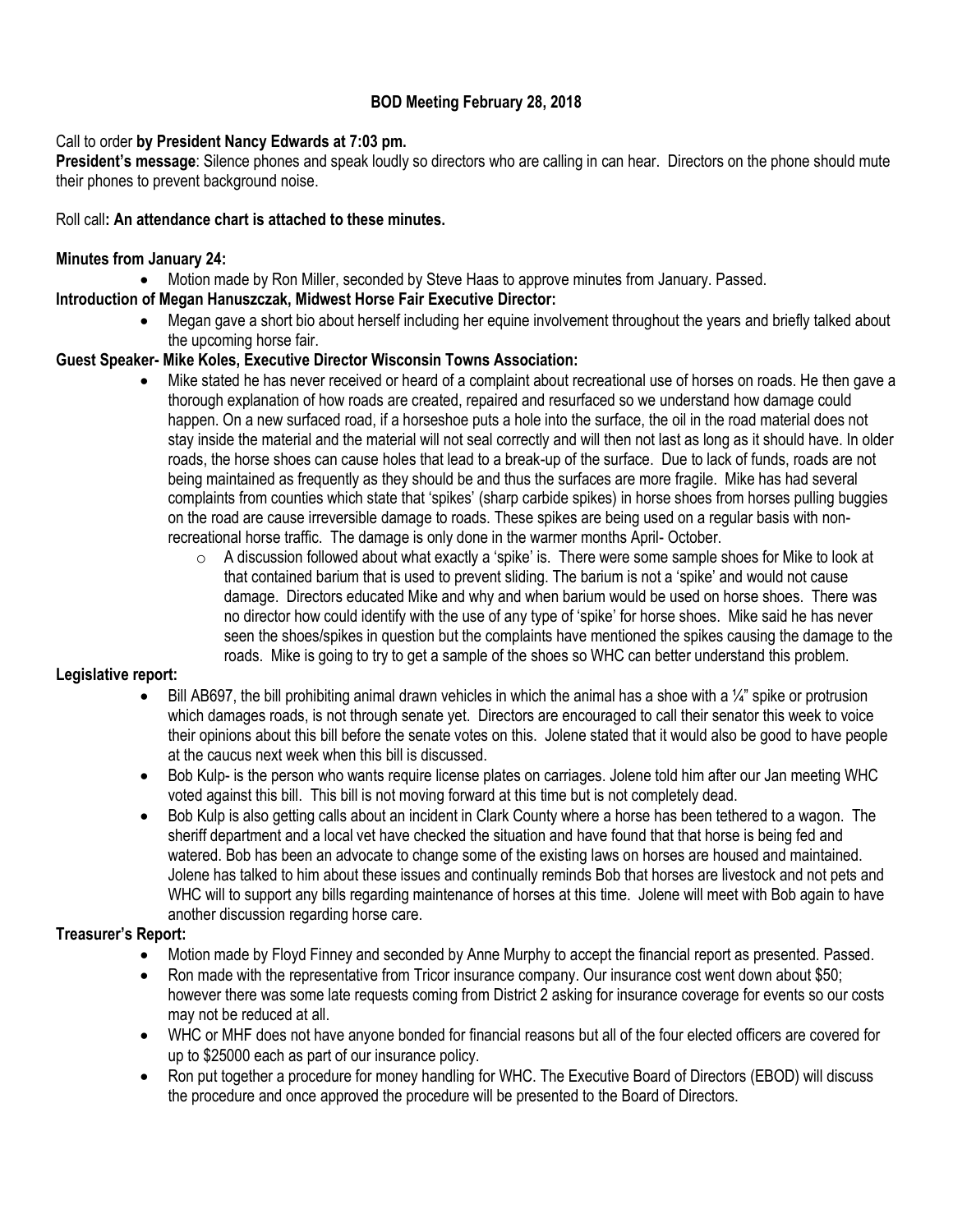### **Midwest Horse Fair Report:**

• There is a update report in the meeting packet to read. Both rodeo nights are more than  $\frac{1}{2}$  sold out.

# **Annual Award Committee Report:**

• The Horse of the Year winner is Cuz – owner Tracy Porter. This was the only voting to be done that had more than one nominee for it. Thank you to all directors who took the time and responsibility to cast a vote!

# **Proposed bylaws- Final Review:**

# **Old Business**

- There are two new bylaw changes/additions to review.
	- o One is a new bylaw regarding Attending Conferences, Seminars and Events. The wording of the bylaw is that has been submitted is what WHC currently has a 'procedure'. If approved, this procedure would then become a bylaw.
	- $\circ$  The second submission is a change to Article VIII Committees Boards & Events regarding how many boards or committees a director may be on.
- The survey for voting on the bylaws will be open tomorrow. Darla will send out a communication to all board members to alert everyone it is open for voting.

### **Election Procedure Information for 2018:**

- There is still an outstanding need to fill the Director at Large position with no nominations at this time. Eloise Simmons and Gail Seasor both nominated themselves during the meeting; they will send the self-nominating form to Darla to send out to all directors to review.
- Dates of voting and procedures are in the BOD packets.
- Nancy will contact Gary Jackson to see if there are any openings to fill with the Equine Foundation.

# **Coalition of Horse Council's Fall Meeting 2017 Report:**

- Nancy put her written report from the fall meeting into the meeting packet. Nancy then discussed some of the highlights of the meeting.
- US Equestrian Federation has a learning center that has many videos regarding equines for members to view.
	- $\circ$  Eloise motions WHC pays for a one-year membership with the US Equestrian Federation, seconded by Dave Warner. Passed. The membership cost \$80 and all of the directors will be able to access the US Equestrian Federation website and use the video learning center.
- A discussion was held on equine dentistry. In WI, only licensed veterinarians are allowed to practice equine dentistry. Some other states allow non-veterinarians to practice equine dentistry. There may be bills introduced at a later date in WI that may change this but for now, nothing is changing in WI.

#### **WSHCEF Winter Day at the Park Report:**

 There were six sleighs that showed up for the day; including one with a mini horse that was a big hit with everyone. The model horse show was very well attended; this event pulled in people from the surrounding states.

# **MHF Ticket Request Form:**

# **New Business**

The form to request Midwest Horse Fair tickets is in the meeting packets.

# **Budget Deadline Info-Budget Request Form:**

April  $8<sup>th</sup>$  is the deadline to return the budget form to the office. The form is in the meeting packet.

**Other:**

- The big reveal on the equine study will be in Washington DC this week. WHC will get a copy of the entire survey next week with the state survey coming in mid-March.
- Oct 25-28<sup>th</sup>, the Clydesdales World Show will be back in Madison and they are requesting \$10,000. WHC has given \$10,000 twice before to sponsor this event when it was held in Madison.
	- $\circ$  Lila motions that WHC purchase the \$5000 sponsorship for the Clydesdale World Show. Motion seconded by Steve Haas. A roll call vote was taken. 13 yes/16 no- motion fails. The Sponsorship committee can still award \$5000 to the Clydesdale World Show if they choose to do so.
- There is a second request for \$10000 for the WI Interscholastic Horsemanship Association (WIHA) for a challenge to MI Interscholastic Horsemanship Association.